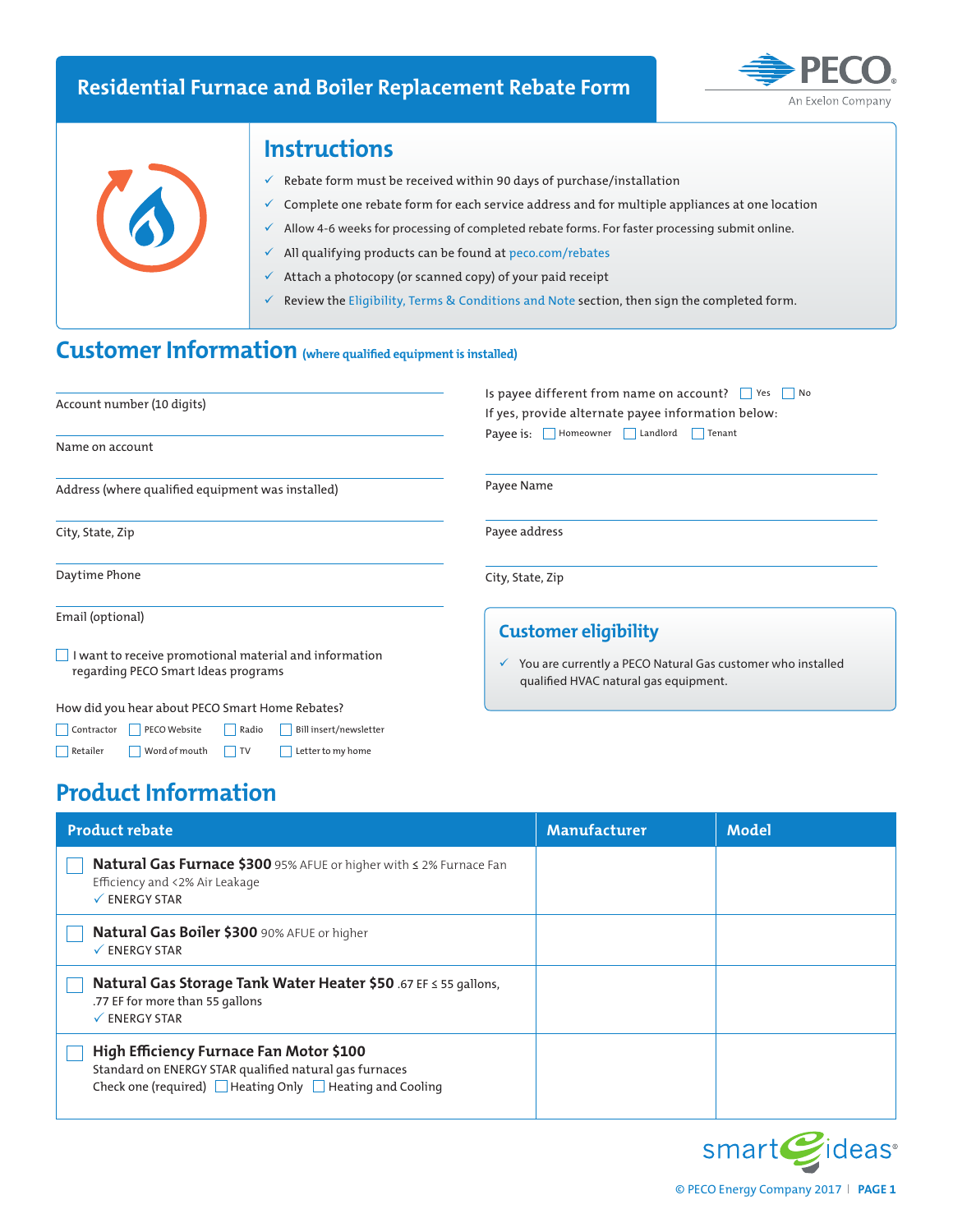#### **Product eligibility**

- New construction is not eligible
- Qualifying product must be new
- Product must be installed in your residence
- The new natural gas heating system is the sole or main source of heat.

#### **Installer Information**

Name

Address

Phone

Purchase/installation date

### **How to Apply There are 4 ways to apply for your rebate:**

- **1.** Apply online at peco.com/rebates.
- **2.** Email a scanned copy or photo of a completed signed rebate form and receipt to: Peco-SHR@ecova.com
- **3.** Mail completed and signed rebate form and receipt to: PECO Smart Home Rebates PO Box 2445 Spokane, WA 99210-2445
- **4.** Fax the printed form to: 1-866-897-7017

Keep a copy of your rebate form, Terms and Conditions and receipt for your records. For support, please contact PECO Smart Home Rebates at 888-259-9125.

## **Note**

Use this form if you have purchased and installed qualified products in your residence and are the:

- Owner of your residence and PECO Residential Gas account holder
- **• Or** Tenant and PECO Residential Gas account holder for service to your rental unit
- **• Or** Condominium Owner and PECO account holder for residential gas service to your unit
- **• Or**, if you are a residential landlord whose tenants' units are individually metered, please provide the PECO account number where the appliance/equipment is installed. Do not use the PECO account number for the building's common area lighting. If you do not know your tenant's PECO account number please leave it blank. Provide the tenant's name, address, and unit number in the installation address information field.